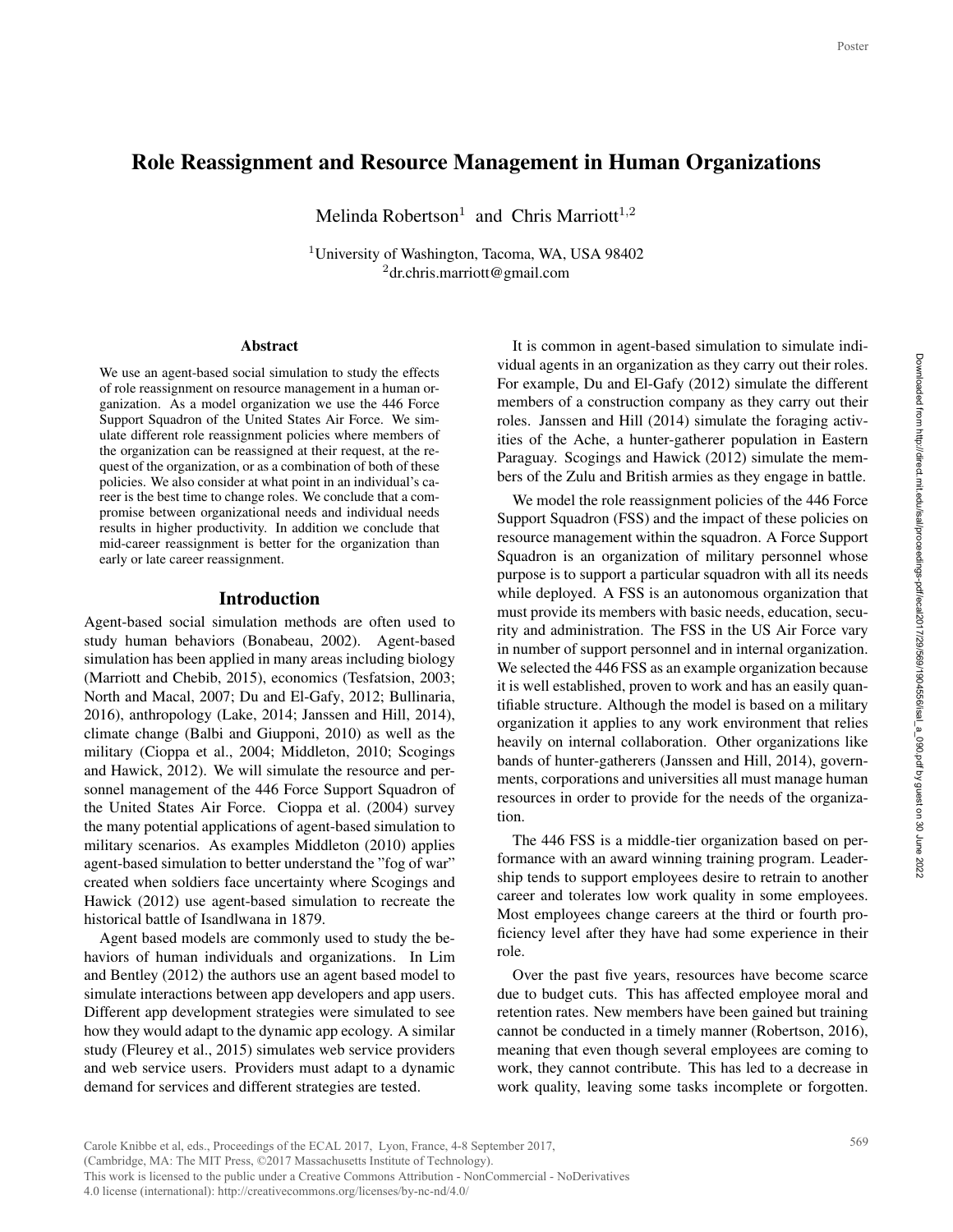Even so, the 446 FSS has been able to continue at an acceptable output rate because of the high motivation of its employees. This high motivation can be attributed to leadership that is willing to be flexible for the sake of employee desires.

We can see the operation of the 446 FSS as a complex adaptive system (Lansing, 2003). As the resource needs and the availability of resources change over time the organization must react dynamically. The 446 FSS can react to changes by reassigning members to different roles. Older members retire and leave and new members are recruited and assigned according to need. The policies and procedures determining the assignment and reassignment of human resources determines the resource output of the organization and ultimately the success of the organization.

Agent-based simulation has been used to study role reassignment in other studies. In natural systems, like an ant colony, role reassignment is a emergent process (Marriott and Gershenson, 2011). In human organizations role reassignment can be emergent or be based on deliberate policies of individuals or organizations. Bullinaria (2016) studies gender inequalities in the workplace. In this simulation members of the organization can change roles in response to dissatisfaction with the work environment (due to discrimination). Members of the 446 FSS may request a change of role for many reasons. For simplicity, we will assume any such request demonstrates that a member has dissatisfaction with their current role.

We selected roles identified by the FSS. The parameters for training and impact of roles were derived from empirical data in military records, specifically the Career Field Enlisted Training Plan (CFETP). These roles are summarized in Table 1. We based the training model in our simulation on education in the US Air Force (USAF, 2013). The 446 FSS currently reassigns members upon their request (but not in order to cover areas without adequate coverage). They also only allow reassignment after the member has reached the third or fourth proficiency levels. Our goal was to build a simulation in which we could vary both the protocol used as well as at which proficiency levels a member can be promoted.

Our hypothesis has two parts. First, we believe that reassigning members when there is a need for the organization is important to the success of the organization. However, we also believe it is important that members are in roles that they prefer so that they are more motivated to perform at their best. We expect that a compromise between individual preferences and organizational needs will achieve the most productive organization.

Secondly, we consider the proficiency level at which members are allowed to be reassigned. Our expectation is that reassigning an agent earlier in their career would be better for an organization than reassigning later in their career. This avoids a highly proficient member from being reassigned to a role that they are not very proficient at.

# Model

We simulate a population of agents comprising an organization. The organization consists of four units each with three roles. Agents are assigned to the roles and each role produces a different resource representing a public good. Agents have variable motivation and proficiency at their role and this impacts the quantity of resources produced. The success of the organization depends on meeting or exceeding the resource needs of the population from iteration to iteration.

An iteration of our simulation corresponds to one month. In each iteration an agent carries out four actions: consume resources, produce resources, train and update motivation. Resources are first consumed by the agents. Seven of the twelve resources are consumed by agents in this phase to produce output and one is consumed to train. The remaining four resources are consumed by the organization as a whole. Next agents produce resources according to their role. These resources are added to any resources not consumed in the last phase and are available for consumption in the next iteration. Following production the agents train in their role in order to improve their ability to produce resources. Finally, the agent makes updates to its motivation which may trigger a role reassignment. poster<br>gani-with role<br>good.<br>role The ceed-bon to the ceed-bon to the seed-bon to the<br>seed-bon to onth.<br>sume thing the ceed-bon the citer-hally,<br>igger if the seed-bon thas<br>in a direct on the ceed-must<br>ceed-bon Air safe of t

Role reassignment is handled by the organization. If the available resources were enough to cover the demands of the agents then new agents may be added to the organization in this phase. Old agents may be retired (each agent has a fixed work lifespan). Depending on simulation settings agents may be reassigned. A reassigned agent is removed from their current unit and role and added to a new one.

### Roles and Resources

The unit and role data used for the experiment is taken from military training documents, particularly the Career Field Enlisted Training Plan (CFETP). The CFETP's list the training requirements in number of tasks and length of time, so they were easy to translate into parameters for the simulation (see Table 1). The twelve roles selected are based on an Air Force Force Support Squadron (FSS). Many of the roles are functionally similar to one another in our simulation, though each is produced by a different role.

Seven of the resources produced are consumed by the agents as they perform their roles and directly influence resource output. For instance, to perform a role an agent must have their needs met (food, shelter, health care, security, and professional training) and have the appropriate support for their role (equipment and data). If an agent does not consume as much of these resources as it needs it will produce less than its maximum output.

The job training resource is consumed by agents to improve their proficiency in their current role. The formal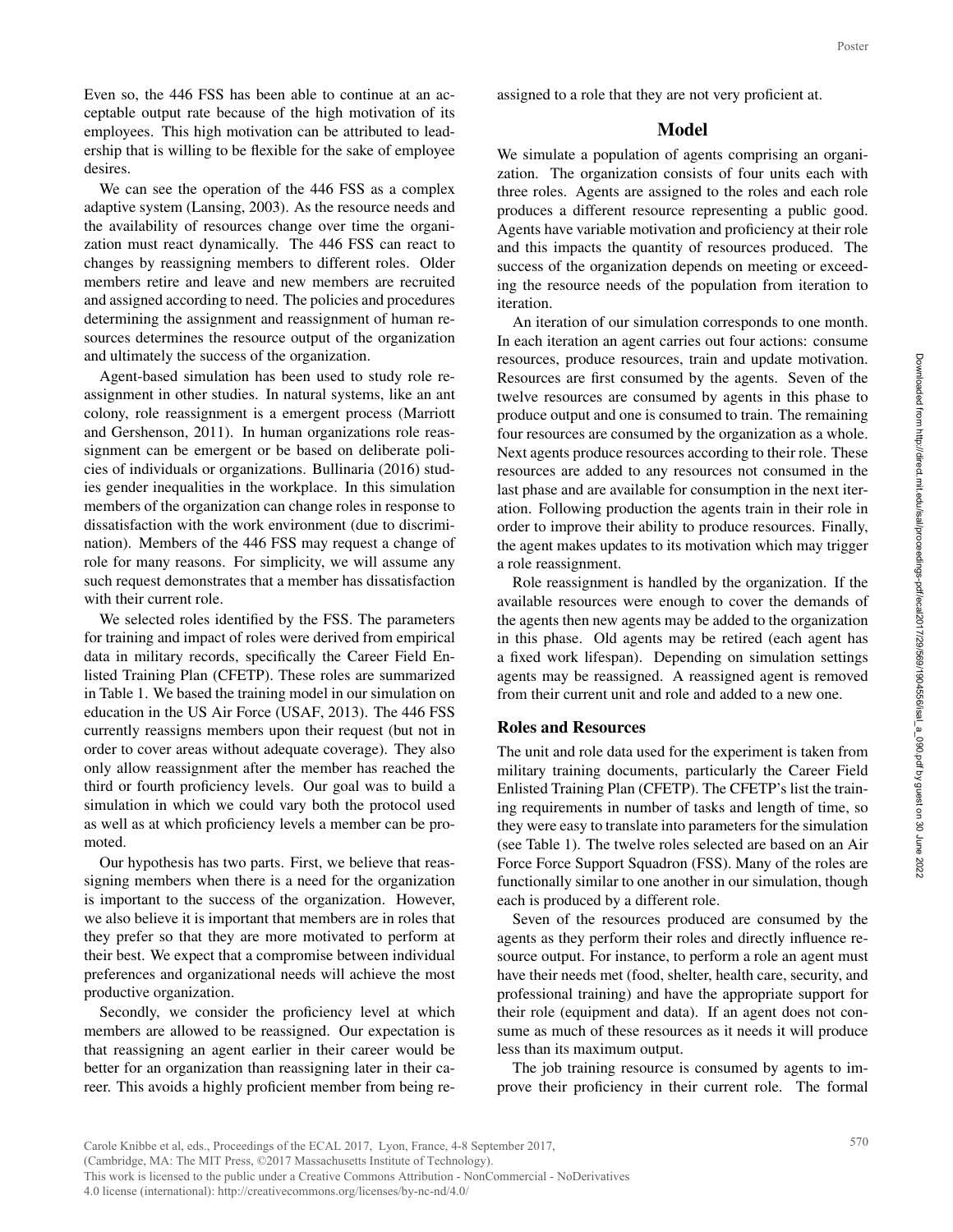|                                                                                                                                                                                                                                                                                                                                                                                                                                                                                                                                                                                                                                                                                                                                                                                                                                                                                                                                                                                                                                                                                                                                                                                                                                                                                                                                                                                                                |                     |                    |                   |                                                                                                                                                                                                                                                                                                  |                                                                                                                                                                                                                                                                                                                                                                                                                                                                                                                                                                                                                                                                                                                                                                                                                                                                                                                                                                                                                                                                                                                                                                                                                                                                                                                                                                                                                         | Poster |
|----------------------------------------------------------------------------------------------------------------------------------------------------------------------------------------------------------------------------------------------------------------------------------------------------------------------------------------------------------------------------------------------------------------------------------------------------------------------------------------------------------------------------------------------------------------------------------------------------------------------------------------------------------------------------------------------------------------------------------------------------------------------------------------------------------------------------------------------------------------------------------------------------------------------------------------------------------------------------------------------------------------------------------------------------------------------------------------------------------------------------------------------------------------------------------------------------------------------------------------------------------------------------------------------------------------------------------------------------------------------------------------------------------------|---------------------|--------------------|-------------------|--------------------------------------------------------------------------------------------------------------------------------------------------------------------------------------------------------------------------------------------------------------------------------------------------|-------------------------------------------------------------------------------------------------------------------------------------------------------------------------------------------------------------------------------------------------------------------------------------------------------------------------------------------------------------------------------------------------------------------------------------------------------------------------------------------------------------------------------------------------------------------------------------------------------------------------------------------------------------------------------------------------------------------------------------------------------------------------------------------------------------------------------------------------------------------------------------------------------------------------------------------------------------------------------------------------------------------------------------------------------------------------------------------------------------------------------------------------------------------------------------------------------------------------------------------------------------------------------------------------------------------------------------------------------------------------------------------------------------------------|--------|
| Role                                                                                                                                                                                                                                                                                                                                                                                                                                                                                                                                                                                                                                                                                                                                                                                                                                                                                                                                                                                                                                                                                                                                                                                                                                                                                                                                                                                                           | Unit                | Rank 1<br>(months) | Rank 2<br>(tasks) | Rank 3<br>(tasks)                                                                                                                                                                                                                                                                                | Effects                                                                                                                                                                                                                                                                                                                                                                                                                                                                                                                                                                                                                                                                                                                                                                                                                                                                                                                                                                                                                                                                                                                                                                                                                                                                                                                                                                                                                 | Weight |
| Food                                                                                                                                                                                                                                                                                                                                                                                                                                                                                                                                                                                                                                                                                                                                                                                                                                                                                                                                                                                                                                                                                                                                                                                                                                                                                                                                                                                                           | Services            | 4                  | 35                | 96                                                                                                                                                                                                                                                                                               | Increases output.                                                                                                                                                                                                                                                                                                                                                                                                                                                                                                                                                                                                                                                                                                                                                                                                                                                                                                                                                                                                                                                                                                                                                                                                                                                                                                                                                                                                       | 0.88   |
| Shelter                                                                                                                                                                                                                                                                                                                                                                                                                                                                                                                                                                                                                                                                                                                                                                                                                                                                                                                                                                                                                                                                                                                                                                                                                                                                                                                                                                                                        | Services            | $\overline{4}$     | $\overline{35}$   | 96                                                                                                                                                                                                                                                                                               | Increases output.                                                                                                                                                                                                                                                                                                                                                                                                                                                                                                                                                                                                                                                                                                                                                                                                                                                                                                                                                                                                                                                                                                                                                                                                                                                                                                                                                                                                       | 0.89   |
| Health                                                                                                                                                                                                                                                                                                                                                                                                                                                                                                                                                                                                                                                                                                                                                                                                                                                                                                                                                                                                                                                                                                                                                                                                                                                                                                                                                                                                         | Services            | 4                  | $\overline{35}$   | 96                                                                                                                                                                                                                                                                                               | Increases output.                                                                                                                                                                                                                                                                                                                                                                                                                                                                                                                                                                                                                                                                                                                                                                                                                                                                                                                                                                                                                                                                                                                                                                                                                                                                                                                                                                                                       | 0.92   |
| Equipment                                                                                                                                                                                                                                                                                                                                                                                                                                                                                                                                                                                                                                                                                                                                                                                                                                                                                                                                                                                                                                                                                                                                                                                                                                                                                                                                                                                                      | <b>Tech Support</b> | 6                  | 197               | $\overline{51}$                                                                                                                                                                                                                                                                                  | Increases output.                                                                                                                                                                                                                                                                                                                                                                                                                                                                                                                                                                                                                                                                                                                                                                                                                                                                                                                                                                                                                                                                                                                                                                                                                                                                                                                                                                                                       | 0.85   |
| Data                                                                                                                                                                                                                                                                                                                                                                                                                                                                                                                                                                                                                                                                                                                                                                                                                                                                                                                                                                                                                                                                                                                                                                                                                                                                                                                                                                                                           | <b>Tech Support</b> | 6                  | 246               | 71                                                                                                                                                                                                                                                                                               | Increases output.                                                                                                                                                                                                                                                                                                                                                                                                                                                                                                                                                                                                                                                                                                                                                                                                                                                                                                                                                                                                                                                                                                                                                                                                                                                                                                                                                                                                       | 0.85   |
| Security                                                                                                                                                                                                                                                                                                                                                                                                                                                                                                                                                                                                                                                                                                                                                                                                                                                                                                                                                                                                                                                                                                                                                                                                                                                                                                                                                                                                       | <b>Tech Support</b> | 6                  | 206               | $\overline{50}$                                                                                                                                                                                                                                                                                  | Increases output.                                                                                                                                                                                                                                                                                                                                                                                                                                                                                                                                                                                                                                                                                                                                                                                                                                                                                                                                                                                                                                                                                                                                                                                                                                                                                                                                                                                                       | 0.92   |
| Formal School                                                                                                                                                                                                                                                                                                                                                                                                                                                                                                                                                                                                                                                                                                                                                                                                                                                                                                                                                                                                                                                                                                                                                                                                                                                                                                                                                                                                  | Training            | 3                  | 148               | 16                                                                                                                                                                                                                                                                                               | Increases agent acquisition rate.                                                                                                                                                                                                                                                                                                                                                                                                                                                                                                                                                                                                                                                                                                                                                                                                                                                                                                                                                                                                                                                                                                                                                                                                                                                                                                                                                                                       | 0.99   |
| Professional Training                                                                                                                                                                                                                                                                                                                                                                                                                                                                                                                                                                                                                                                                                                                                                                                                                                                                                                                                                                                                                                                                                                                                                                                                                                                                                                                                                                                          | Training            | $\mathfrak{Z}$     | 148               | 16                                                                                                                                                                                                                                                                                               | Increases output.                                                                                                                                                                                                                                                                                                                                                                                                                                                                                                                                                                                                                                                                                                                                                                                                                                                                                                                                                                                                                                                                                                                                                                                                                                                                                                                                                                                                       | 0.93   |
| <b>Job Training</b>                                                                                                                                                                                                                                                                                                                                                                                                                                                                                                                                                                                                                                                                                                                                                                                                                                                                                                                                                                                                                                                                                                                                                                                                                                                                                                                                                                                            | Training            | 3                  | 148               | 16                                                                                                                                                                                                                                                                                               | Increases task completion rate.                                                                                                                                                                                                                                                                                                                                                                                                                                                                                                                                                                                                                                                                                                                                                                                                                                                                                                                                                                                                                                                                                                                                                                                                                                                                                                                                                                                         | 0.81   |
| Acquisitions                                                                                                                                                                                                                                                                                                                                                                                                                                                                                                                                                                                                                                                                                                                                                                                                                                                                                                                                                                                                                                                                                                                                                                                                                                                                                                                                                                                                   | Administration      | $\overline{c}$     | 60                | 3                                                                                                                                                                                                                                                                                                | Increases agent acquisition rate.                                                                                                                                                                                                                                                                                                                                                                                                                                                                                                                                                                                                                                                                                                                                                                                                                                                                                                                                                                                                                                                                                                                                                                                                                                                                                                                                                                                       | 1.0    |
| Management                                                                                                                                                                                                                                                                                                                                                                                                                                                                                                                                                                                                                                                                                                                                                                                                                                                                                                                                                                                                                                                                                                                                                                                                                                                                                                                                                                                                     | Administration      | 2                  | 60                | 3                                                                                                                                                                                                                                                                                                | Increases agent reassignment success rate.                                                                                                                                                                                                                                                                                                                                                                                                                                                                                                                                                                                                                                                                                                                                                                                                                                                                                                                                                                                                                                                                                                                                                                                                                                                                                                                                                                              | 0.99   |
| Audit                                                                                                                                                                                                                                                                                                                                                                                                                                                                                                                                                                                                                                                                                                                                                                                                                                                                                                                                                                                                                                                                                                                                                                                                                                                                                                                                                                                                          | Administration      | $\overline{2}$     | 60                | 3                                                                                                                                                                                                                                                                                                | Reassigns resources.                                                                                                                                                                                                                                                                                                                                                                                                                                                                                                                                                                                                                                                                                                                                                                                                                                                                                                                                                                                                                                                                                                                                                                                                                                                                                                                                                                                                    | 0.96   |
| to maximize organization success.<br>school and acquisition resources are consumed by the orga-                                                                                                                                                                                                                                                                                                                                                                                                                                                                                                                                                                                                                                                                                                                                                                                                                                                                                                                                                                                                                                                                                                                                                                                                                                                                                                                |                     |                    |                   |                                                                                                                                                                                                                                                                                                  | values 1 to 3 being more likely). At the beginning of the iter-                                                                                                                                                                                                                                                                                                                                                                                                                                                                                                                                                                                                                                                                                                                                                                                                                                                                                                                                                                                                                                                                                                                                                                                                                                                                                                                                                         |        |
| nization to recruit new agents to cover a lost agent or to ac-<br>commodate growth. The management resource is consumed<br>by the organization to assign and reassign agents to roles.<br>Finally the audit resource acts as a wild card resource that<br>supplements resources that don't meet the organizational de-<br>mand. At the end of the iteration the audit resource is dis-<br>tributed to the other resources in proportion to the need.                                                                                                                                                                                                                                                                                                                                                                                                                                                                                                                                                                                                                                                                                                                                                                                                                                                                                                                                                           |                     |                    |                   | ation an agent will receive their share of available resources<br>$r_i \leq c_i$ . The ratio $\frac{r_i}{c_i}$ is combined in a weighted sum for the<br>resources food, shelter, health, data, equipment, security and<br>professional training.<br>$S = \sum_{i=1}^7 w_i \cdot \frac{r_i}{c_i}$ |                                                                                                                                                                                                                                                                                                                                                                                                                                                                                                                                                                                                                                                                                                                                                                                                                                                                                                                                                                                                                                                                                                                                                                                                                                                                                                                                                                                                                         |        |
| Proficiency<br>There are four proficiency levels, zero to three. Newly re-                                                                                                                                                                                                                                                                                                                                                                                                                                                                                                                                                                                                                                                                                                                                                                                                                                                                                                                                                                                                                                                                                                                                                                                                                                                                                                                                     |                     |                    |                   | Weights determine relative importance of the resources and<br>are given in Table 1. These weights were hand tuned to max-<br>imize simulation run success as weights for the FSS are un-                                                                                                         |                                                                                                                                                                                                                                                                                                                                                                                                                                                                                                                                                                                                                                                                                                                                                                                                                                                                                                                                                                                                                                                                                                                                                                                                                                                                                                                                                                                                                         |        |
| cruited agents begin at proficiency level zero in all roles.<br>Agents at proficiency zero do not produce resources thus it<br>is costly to retrain to a new role. Completing the first rank<br>of proficiency in a role provides the first rank of proficien-<br>cies for all roles in the same unit. Training to the first level<br>requires a fixed number of months (iterations) of training<br>(indicated in Table 1).<br>Training to proficiency level two or three is on-the-job<br>training. Agents produce resources while training at these<br>levels. Training to the next proficiency level takes $q$ tasks<br>(see Table 1). In one iteration an agent can complete a num-<br>ber of training tasks equal to the amount of job training re-<br>source consumed by the agent that round, plus the number<br>of available trainers. A trainer is a higher ranked agent in<br>the same role. Under normal circumstances there is at least<br>one trainer available. These training times were selected to<br>match the data from the CFETP.<br><b>Resource Output</b><br>The resource output is affected by the agent's resource<br>needs, the agent's proficiency level, and the agent's moti-<br>vation. For resource $i$ an agent has a desired consumption<br>rate $c_i$ . These consumption rates are assigned randomly to<br>an agent when it is created and are in the range $0$ to $5$ (with |                     |                    |                   | known.<br>your role.                                                                                                                                                                                                                                                                             | The weights for equipment and data used in the sum are<br>calculated by adding the weight in Table 1 to the proficiency<br>level before being applied. This reflects that proficiency<br>level is independent of how well fed you are but not inde-<br>pendent of how well you use your equipment and data in<br>The agent produces a number of resources equal to $mS$<br>where $m$ is the motivation level of the agent. An agent is<br>assigned an initial natural level of motivation $m$ . This value<br>is set in the range 0.3 to 1 with values falling between 0.6<br>and 0.9 at least 85% of the time.<br>Agent motivation changes over time depending on if the<br>agent's needs are satisfied or not. An agent that satis-<br>fies its needs will increase its motivation by $1\%$ (that is<br>$m_{i+1} = m_i \cdot 1.01$ ). If an agent has a resource shortfall<br>then the total shortfall $s$ is calculated (this shortfall is calcu-<br>lated for all resources not just those used for production of<br>resources). As long as the agent is not in its preferred role<br>then the agent will apply a penalty to its motivation equal<br>to 1% of the shortfall s (that is $m_{i+1} = m_i - s * 0.01$ ). If<br>the agent is in their preferred role they tolerate a resources<br>shortage if it is beneath a threshold and no penalty is applied.<br>Shortages above the threshold are still penalized. |        |
| Carole Knibbe et al. eds. Proceedings of the ECAL 2017. Lyon, France 4-8 September 2017                                                                                                                                                                                                                                                                                                                                                                                                                                                                                                                                                                                                                                                                                                                                                                                                                                                                                                                                                                                                                                                                                                                                                                                                                                                                                                                        |                     |                    |                   |                                                                                                                                                                                                                                                                                                  |                                                                                                                                                                                                                                                                                                                                                                                                                                                                                                                                                                                                                                                                                                                                                                                                                                                                                                                                                                                                                                                                                                                                                                                                                                                                                                                                                                                                                         | 571    |

Table 1: Twelve roles and their units. Training time for each role and rank is derived from the CFETP. Weights were optimized to maximize organization success.

### **Proficiency**

### Resource Output

$$
S = \sum_{i=1}^{7} w_i \cdot \frac{r_i}{c_i}
$$

Carole Knibbe et al, eds., Proceedings of the ECAL 2017, Lyon, France, 4-8 September 2017, (Cambridge, MA: The MIT Press, ©2017 Massachusetts Institute of Technology). This work is licensed to the public under a Creative Commons Attribution - NonCommercial - NoDerivatives 4.0 license (international): http://creativecommons.org/licenses/by-nc-nd/4.0/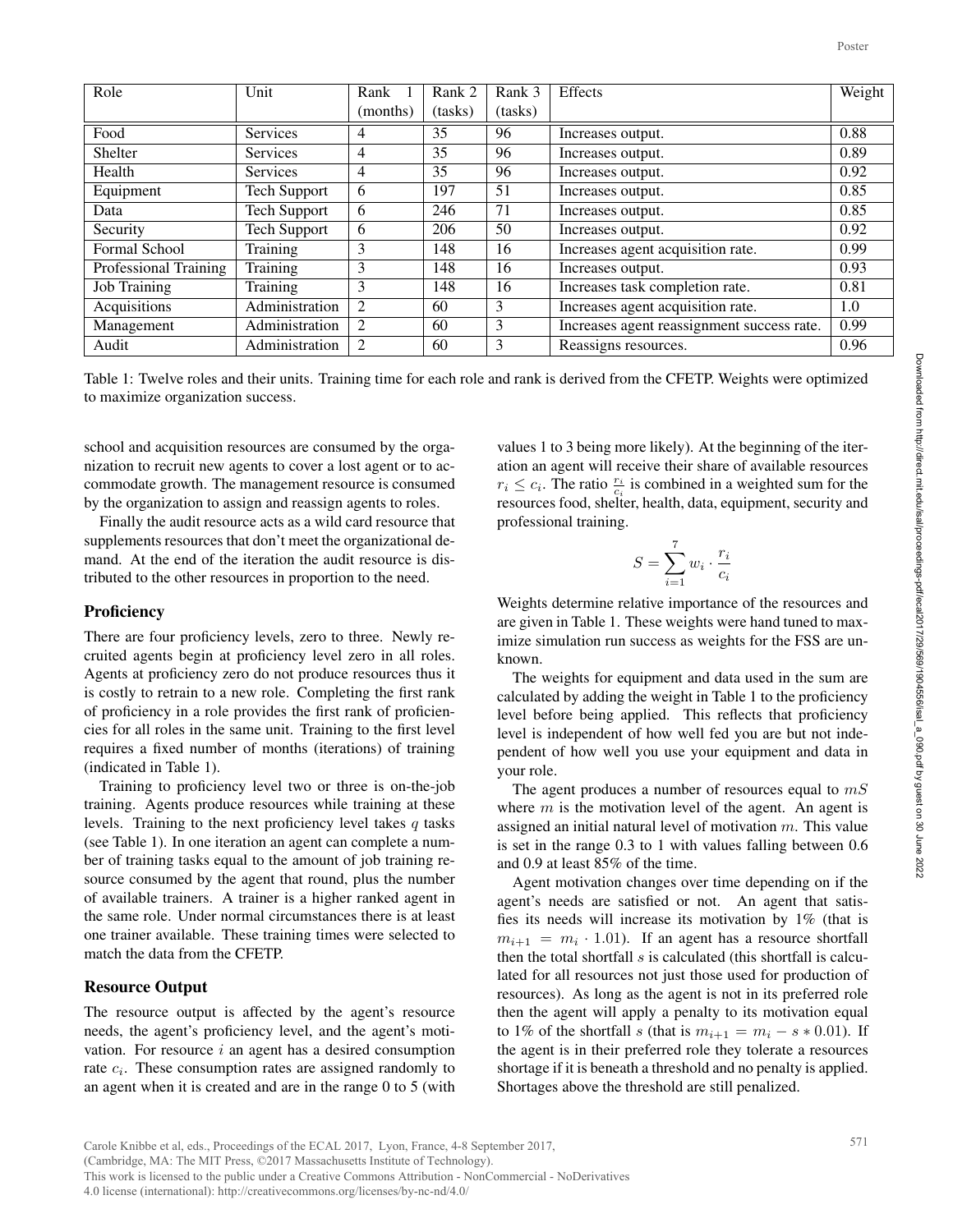Reassignment is triggered by the agent or by the organization depending on experimental settings. When an agent has low motivation the agent will request a transfer. If there is a great enough need for another resource then the organization will trigger a transfer to the needed role. Agents have a role they are naturally good at; if they are in that role their output is higher (because their motivation is higher). However, agents dont know what that role is. When they are asked what role to change to they randomly select a role. Over time their preferred role, and roles in the same unit as the preferred role, are given a higher chance of being selected as the agent learns what they are best at.

Initial assignment and reassignment of agents happen on the organizational level. When a new agent is added to the simulation the agent is either new and untrained or has previous experience. Ten percent of the time the new agent has experience and this is meant to simulate the transfer of an experienced member from outside of the organization (i.e. from another FSS). When an experienced member is added they are placed in their preferred role. When an inexperienced member is added they have proficiency in no roles and are placed in the role with greatest need to begin their training.

A new agent is available to be added only if enough resources are allocated to the roles of acquisition and formal school. Let  $c_a$  and  $c_f$  represent the organization's desired consumption rate for these two resources respectively. Let  $r_a \leq c_a$  and  $r_f \leq c_f$  represent the actual amount of resources consumed on this iteration. Then if an experienced agent is added it is added with probability  $\frac{r_a}{c_a}$ . If an inexperienced agent is added it is added with probability  $\frac{r_a+r_f}{c_a+c_f}$ .

When an agent has been flagged for reassignment a new role is selected for the agent based on the agent's desired role and/or the needed roles for the organization. Let  $c_m$ represent the organization's desired consumption rate for the management resource and let  $r_m \leq c_m$  represent the actual amount of the management resources consumed in the last iteration. Then the role reassignment is successful with probability  $\frac{r_m}{c_m}$ .

#### Experimental Setup

Initial role assignments are made based on the needs of the organization. In the control run after initial assignment agents were not reassigned to other roles. Since agents have a fixed working lifespan agents would eventually be deleted. New agents were added to replace these agents or as the organization grows. In the control run this was the only mechanism the organization had available to adjust relative role assignments.

Our experimental runs consisted of three different reassignment priorities. The first priority mode is the *organization*. In this mode the organizational needs always outweigh the desires of the agent. When a resource experiences a shortfall beyond a threshold the organization will seek to supplement that role by reassigning an agent from a role with resource surplus. The second priority mode is the *agent*. In this mode the agents decide when to change roles. Agents with low motivation will select a new role that they wish to be reassigned to. The third priority mode is *compromise*. In this case the organization seeks to find an agent that wants to move from an overstaffed role to an understaffed role. If no such agent exists, agents that wish to be reassigned are reassigned so long as it does not conflict with organizational needs. Poster<br>peri-will<br>from de is<br>ange is ange is and an un-<br>that de is and an un-<br>that de is and an un-<br>fire that the being<br>sign-rules stat three is gn-<br>reas-cient peri-<br>peri-mitial pula-<br>were in Peri-<br>reas-For scan s, the peri

For each of these three priorities we considered different rules governing when reassignment can occur. At each proficiency rank a rule might permit or not permit agents at that rank to be reassigned. There are sixteen such rules with the rule that does not permit reassignment at any level being equivalent to our control conditions.

There are fifteen experimental rules that permit reassignment at at least one level. We ran experiments on all rules but for brevity in our analysis we will focus on the rules that permit reassignment only at a single level. There are three priorities and 15 different proficiency rules making a total of 45 different experiments plus one for the control. We ran each experiment 500 times for 1000 iterations. There were two trials run, the first to see how organizations would perform with limited resources and the second with sufficient resources. Data presented is from the high resources experiment.

During an experimental run it was possible for the initial population to fail to meet its needs. In these runs the population of agents did not survive. Survival rates were measured for all runs. The control run had a survival rate of 73%.

For convenience the experimental run is described by priority mode and the proficiency levels allowed to retrain. The proficiency levels are listed as a 1, if agents can be reassigned at that level, or 0, if agents cannot be reassigned. For example, if the priority mode is *organization* and agents can be reassigned at the second and fourth proficiency levels, the type is *organization0101*. Data was gathered for all experimental runs however we will focus on runs where the proficiency rule only has a single 1, that is, permits reassignment only at a single rank.

#### Data

The experimental runs differed in survival rate as well as in the total resources over time and in the final iteration. First we will present data on the survival rate for our experimental runs. Then we will look at the mean resources over time for the runs that survived.

### Survival Rate

Figure 1 shows the survival rates for the experimental runs of focus. In these select runs we can see that the high-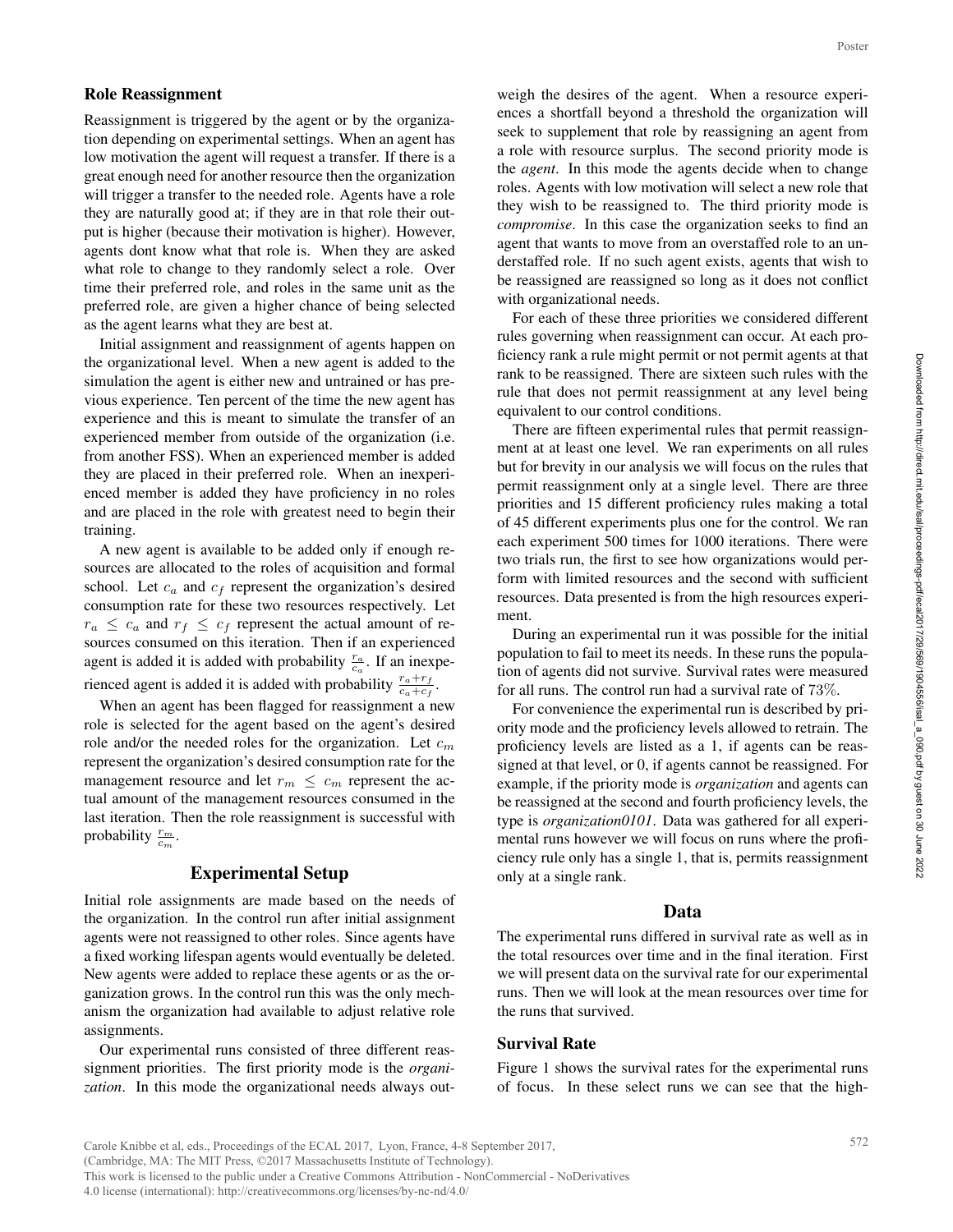

Figure 1: Survival rates of each experimental run.

est survival rates were achieved using the compromise reassignment priority. In particular the top three survival rates were for compromise0001, compromise0010 and compromise0100 with rates of 96.4%, 94.4% and 88% respectively. All four compromise runs shown in the figure exceeded the control run. This is true of all the compromise runs not shown as well. The top eleven runs in terms of survival all used the compromise priority. The worst performing run using the compromise priority was compromise1000 (shown in the figure) with a survival rate of 80%.

All of the runs using the agent priority (both shown and not shown) also exceeded the survival rate of the control run. As with the compromise priority the worst performing run using the compromise priority was agent1000 (shown in the figure) with a survival rate of 74.8%.

Not all of the runs using the organization priority exceeded the survival rate of the control run. Of the runs shown organization0100 and organization0001 had extremely low survival rates. Eight of the fifteen organization runs fall well below the control run with the highest surviving 53.2%. The other seven organization runs (two shown) exceeded the control run.

The organization strategy was more prone to failure because it does not consider the preferences of the individual agents. When the organization reassigns an agent the agent is likely to produce less than they were prior. The new role is not guaranteed to be the preferred role of the agent and is likely to be one in which the agent has low proficiency. This leads to situations where there are many agents assigned to roles in which they have low proficiency and in which agents are reassigned often to cover resource shortfalls.

#### Resource Output

Figure 2 shows the mean total resources for the runs of focus using the agent priority. For comparison the control run is included. All agent runs were able to produce more resources on average than the control run even if for some runs



Figure 2: Mean total resources over time for select runs using the agent priority.



Figure 3: Mean total resources over time for select runs using the compromise priority.

this was somewhat meager.

The two highest performing runs with the agent priority were agent0100 and agent0001. These were also the agent runs with highest survival rate. The other two runs agent1000 and agent0010 both outperformed the control run but with only a minor gain in resources.

Figure 3 shows the mean total resources for the runs of focus using the compromise priority. Again for comparison the control run is included. As with the agent runs all of the compromise runs were able to produce more resources on average than the control run.

The weakest performing compromise run, compromise1000, had comparable mean total resources to the best performing agent run, agent0001. The runs compromise0010 and compromise0001 outperformed compromise1000. The run compromise0100 was the best performing run in our focused runs. Of the runs not shown compro-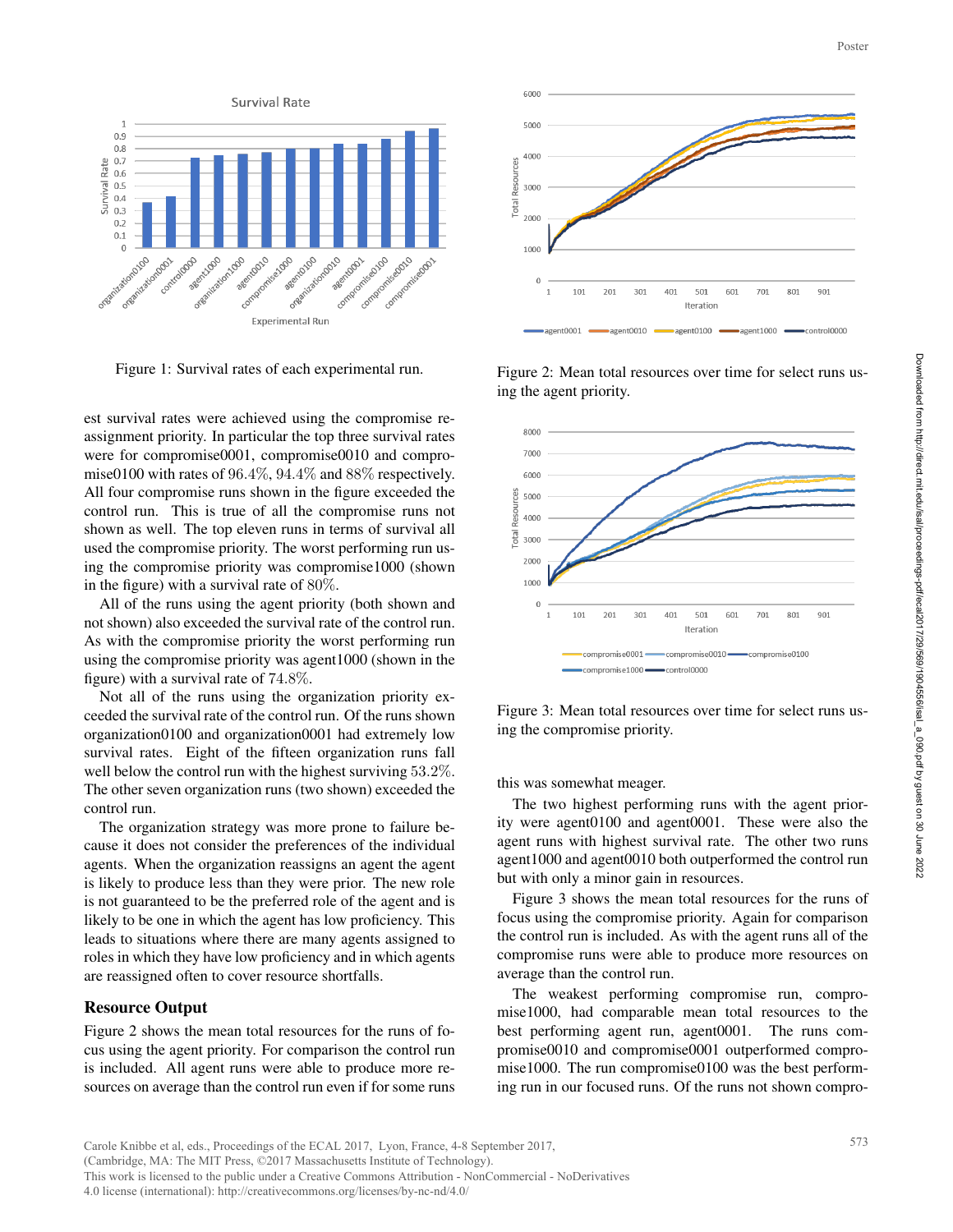

Figure 4: Mean total resources over time for select runs using the organization priority.

mise0100 was one of the top performers.

Compromise0100 had very little problem adjusting to initial conditions. Agents that were in non-preferred roles were more likely to request reassignment. After reassignment the agent was more likely to be in their preferred role (or at least unit) and/or in a role that supports the needs of the organization. This led to situations where many agents were in their preferred roles and there were few roles under producing resources. The agents were also more highly motivated and thus produced more.

Since reassignment only occurred at the second rank the reassigned agents had not invested much time in their roles. This meant they did not spend much time under producing due to low motivation. Instead they were reassigned to another role. If that role was in the same unit the cost of reassignment is almost nothing as the agent has already completed the first rank of training. If the role was in a different unit the first rank of training must be completed again, but as already mentioned, the agent is more likely to be better motivated in the new role.

Figure 4 shows the mean total resources for the runs of focus using the organization priority. Again for comparison the control run is included. Not all of the organization runs were able to produce more resources on average than the control run. Of the focused runs organization0001 performed very poorly. Not only did it have a survival rate of 41.8%, the runs that survived could only produce about half the resources produced by the control run on average. This strategy reassigns highly trained agents without regard for their motivation. This can lead to high ranked members returning to the lowest rank in a role they do not prefer.

The best performing run using the organization priority was organization0100. This run also had a low survival rate of 36.6%. The shape of this graph is indicative of this survival rate. Most of the runs of this type struggled in the early



Figure 5: Mean total resources over time for run agent0011.

iterations to meet their resource needs. Those that managed to overcome this initial struggle however went on to be quite successful even outperforming the runs using the agent priority.

The run organization0010 has a similar shape but less pronounced. This run also had a much higher survival rate of 84.2%. Runs using this proficiency rule were more likely to survive through the initial struggle.

Finally, organization1000 has a performance close to the control run. This proficiency rule allows agents to be reassigned only after completely their initial training before they become productive members. This rule is very close to the control settings but gives a slight advantage of reassigning new members after initial training.

### **Discussion**

## Comparison

The 446 FSS allows employees to retrain similar to the *agent0011* run type. That is, employees in the 446 FSS are retrained at their own request, not to satisfy the needs of the squadron, and they are only allowed to retrain after reaching proficiency level two. There are a few exceptions, such as allowing an employee to retrain before reaching the first proficiency level if they are not making progress in training, but these are rare exceptions.

The survival rate of agent0011 was 80.4% better than the 73% of the control run. Figure 5 shows the results of our experimental run agent0011. The performance of agent0011 is slightly better than the control run in terms of mean total resources over time. The 446 FSS is middle-tier when compared to performance of other FSS's according to US Air Force evaluation.

Comparing this to the results we can see there is a slight correlation between the performance of the simulation and the performance of the 446 FSS. First run types with the agent choosing when to change roles tend to have a higher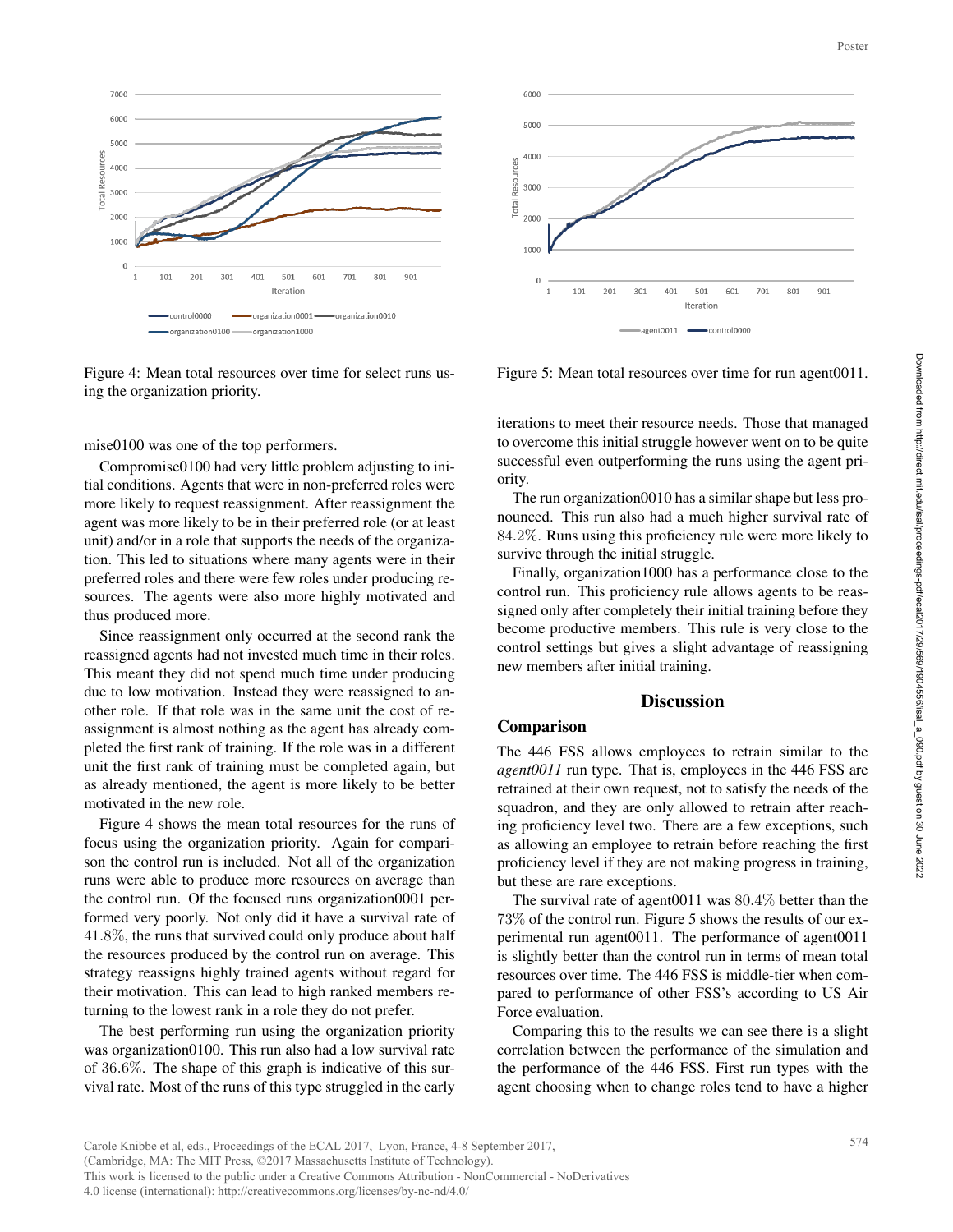survival rate, specifically in a low resource environment with a great deal of flexibility. The *agent0011* run type is also middle-tier for output. These results are not conclusive but provide a starting point for further research. For full validation more systematic comparisons need to be made with other squadrons.

### The Effects of Mid-Career Reassignment

Most of the experimental runs with the highest survival and success rates had either the second or third proficiency rank open for reassignment. When restricting our attention to our focused runs this trend continues.

During the first priority rank agents cannot contribute to the organization, so if that were the only time that agents are allowed to retrain it would follow that those organizations would not do as well, since the agents do not get a chance to contribute before they are retrained. The data supports this interpretation.

The runs agent1000 and compromise1000 produce the fewest total resources on average within their respective priorities (including the data not shown). The run organization1000 was not the poorest performer among runs using the organization priority. However, among runs using the organization priority that had survival rates greater than the control run, organization1000 was the poorest performer.

Symmetrically the last proficiency rank contributes the most to the organization. When it is the only proficiency level that agents can retrain at, the organization loses a heavy contributor to the role they are leaving. This is especially evident in the organization priority mode because it could be forcing an agent away from the role they desire, which impacts motivation as well. The run organization0001 was a particularly good example of this. The survival rate was very low and surviving runs had a very hard time producing resources.

In contrast to this the runs agent0001 and compromise0001 both were better performers. When using the agent priority the run agent0001 performed as well as (a bit better than) the run agent0100. Likewise the run compromise0001 was a mid-range performer among runs using the compromise priority.

The second proficiency rank seems to be the ideal retraining time. It is just past the first proficiency rank where the agent begins contributing to the organization and is not yet at a rank where they are contributing so much the organization cannot afford to move them to another role.

When using the agent priority the run agent0100 was a top performer. When using the organization priority the run organization0100 was the top performer (though with low survival). Finally, when using the compromise priority the run compromise0100 was one of the best performers out of all runs.

Agents at the third proficiency rank contribute more to the organization than those at the second level but less than

those that are fully trained. This might be why the third proficiency rank tends to lower output by itself when compared to the second rank. Agents are retraining at a point where they are becoming major contributors.

All three priority runs in which reassignment occurs only at the third proficiency are high performers. However, these runs do not perform as high as those in which reassignment happens only at the second rank.

#### Reassignment Priorities

The runs using the compromise priority had the highest survival rates. In addition, amongst the focused runs, the compromise runs all outperformed runs of any other type. Following the compromise priority the agent priority was the next best performer. Finally the organization priority was a good performer only rarely under some settings.

The differences in priority modes can be understood by looking at when agents are selected for reassignment and how their new role is chosen. This effects the motivation of agents and therefore their output. When agents choose when and how they are retrained they have a higher output because of a higher motivation, but do not necessarily fill the roles that are needed for the organization to do well. When the organization chooses, it does not take into account agent desires so agent motivation is lower. This can be seen in the low resources early on and how many of the organization run types die out. However, if the organization survives these initial difficulties, it does exceedingly well because it can rapidly switch agents that are qualified in several roles to compensate for low resources. Poster<br>
pro-<br>
pro-<br>
pro-<br>
pro-<br>
pro-<br>
pro-<br>
pro-<br>
pro-<br>
pro-<br>
pro-<br>
pro-<br>
pro-<br>
pro-<br>
pro-<br>
pro-<br>
pro-<br>
pro-<br>
pro-<br>
pro-<br>
pro-<br>
pro-<br>
pro-<br>
pro-<br>
pro-<br>
pro-<br>
pro-<br>
pro-<br>
pro-<br>
pro-<br>
pro-<br>
pro-<br>
pro-<br>
pro-<br>
pro-<br>
pro-<br>
pro-

Finally, if there is a compromise between the two, the organization is more reliable because it manages low resources while taking into account the desires of the agents. Agent motivation is higher while lower resources are supplemented in a timely manner.

#### Further Research

After comparing the FSS's current reassignment model to our simulation results we have found that the reassignment strategy at the FSS was not among the best performing organizations, but also not among the worst. By looking to our best performing strategies we could offer some alternative strategies for the FSS.

The FSS uses the agent model of reassignment at this time, but this model was outperformed by the compromise model in our simulation. One benefit of the FSS's current model is that by allowing unmotivated members to request reassignment, the motivation levels of their members remains high. This suggests that if the FSS were to request reassignment of individuals into under covered roles they might better manage their resources.

The proficiency rank at which reassignment can be requested could also be varied. Allowing unmotivated workers to reassign earlier rather than later is better for two reasons.

Carole Knibbe et al, eds., Proceedings of the ECAL 2017, Lyon, France, 4-8 September 2017, (Cambridge, MA: The MIT Press, ©2017 Massachusetts Institute of Technology). This work is licensed to the public under a Creative Commons Attribution - NonCommercial - NoDerivatives 4.0 license (international): http://creativecommons.org/licenses/by-nc-nd/4.0/